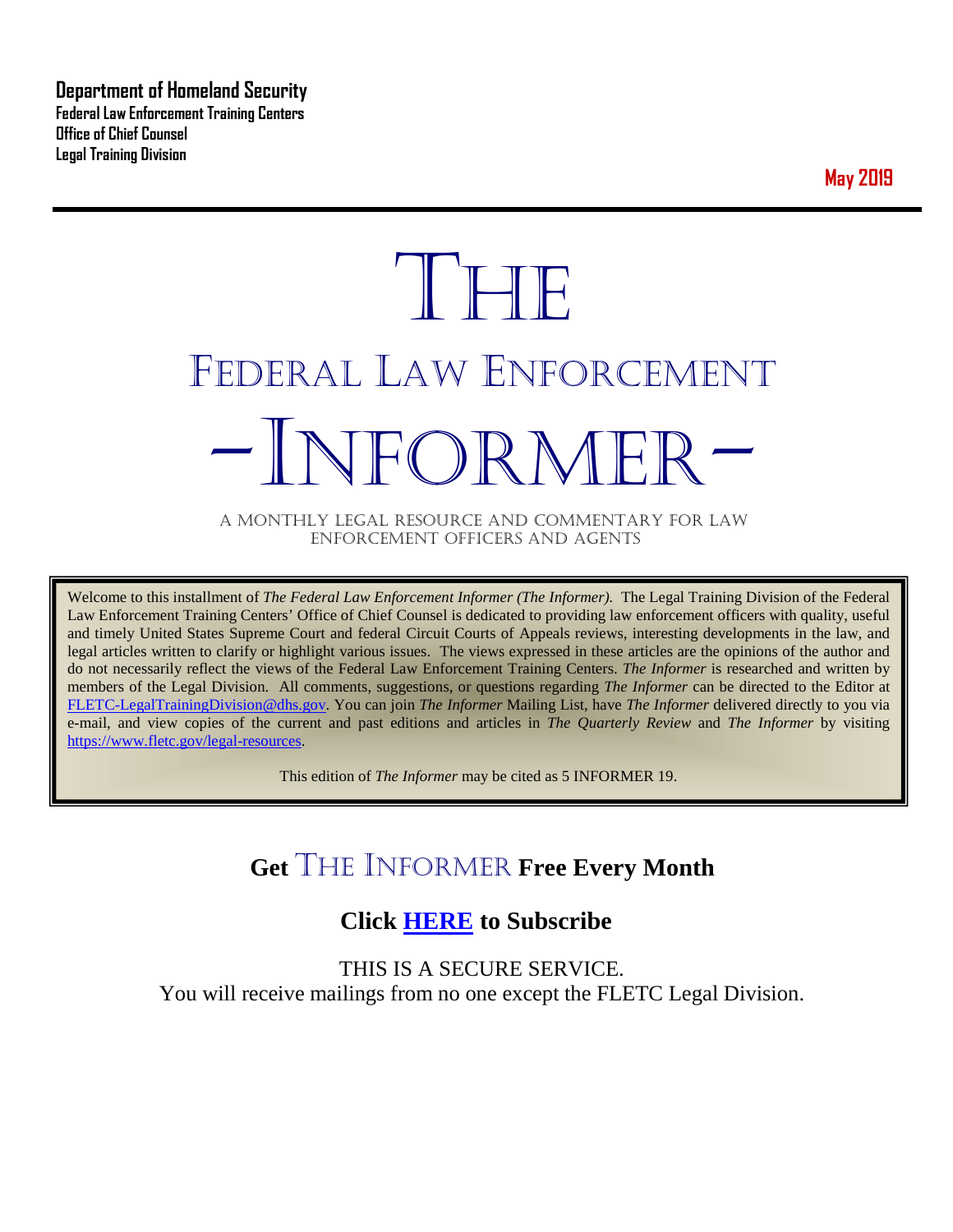# **The Informer – May 2019**

# **Case Summaries**

# **[Circuit Courts of Appeals](#page-4-0)**

# **[First Circuit](#page-4-1)**

| United States v. Hood: Whether the defendant had a reasonable expectation of                                                                                                                                                                                    |
|-----------------------------------------------------------------------------------------------------------------------------------------------------------------------------------------------------------------------------------------------------------------|
| <b>United States v. Morel:</b> Whether the defendant had a reasonable expectation of<br>privacy in IP address data the government acquired without a search warrant and<br>whether a warrant to search the defendant's computer was supported by probable cause |
| <b>Second Circuit</b>                                                                                                                                                                                                                                           |
| <b>United States v. Lyle:</b> Whether the defendant had a reasonable expectation of privacy<br>in a rental car and whether the officers' decision to impound the vehicle was reasonable                                                                         |
| <b>Seventh Circuit</b>                                                                                                                                                                                                                                          |
| <b>United States v. Lewis:</b> Whether an officer established probable cause to conduct a<br>traffic stop and whether the officer unreasonably prolonged the duration of the stop                                                                               |
| <b>Eighth Circuit</b>                                                                                                                                                                                                                                           |
| <b>United States v. Sallis:</b> Whether the defendant's consent to search a bag, obtained                                                                                                                                                                       |
| <b>United States v. Houston:</b> Whether officers established reasonable suspicion to<br>stop and frisk the defendant and whether a ravine behind the defendant's house                                                                                         |
| <b>Eleventh Circuit</b>                                                                                                                                                                                                                                         |
| <b>United States v. Johnson:</b> Whether an officer violated the Fourth Amendment when<br>he felt a round of ammunition in the defendant's pocket during a Terry frisk and seized it13                                                                          |
| <b>United States v. Cooks:</b> Whether the warrantless search of a crawlspace in the                                                                                                                                                                            |
|                                                                                                                                                                                                                                                                 |

### ♦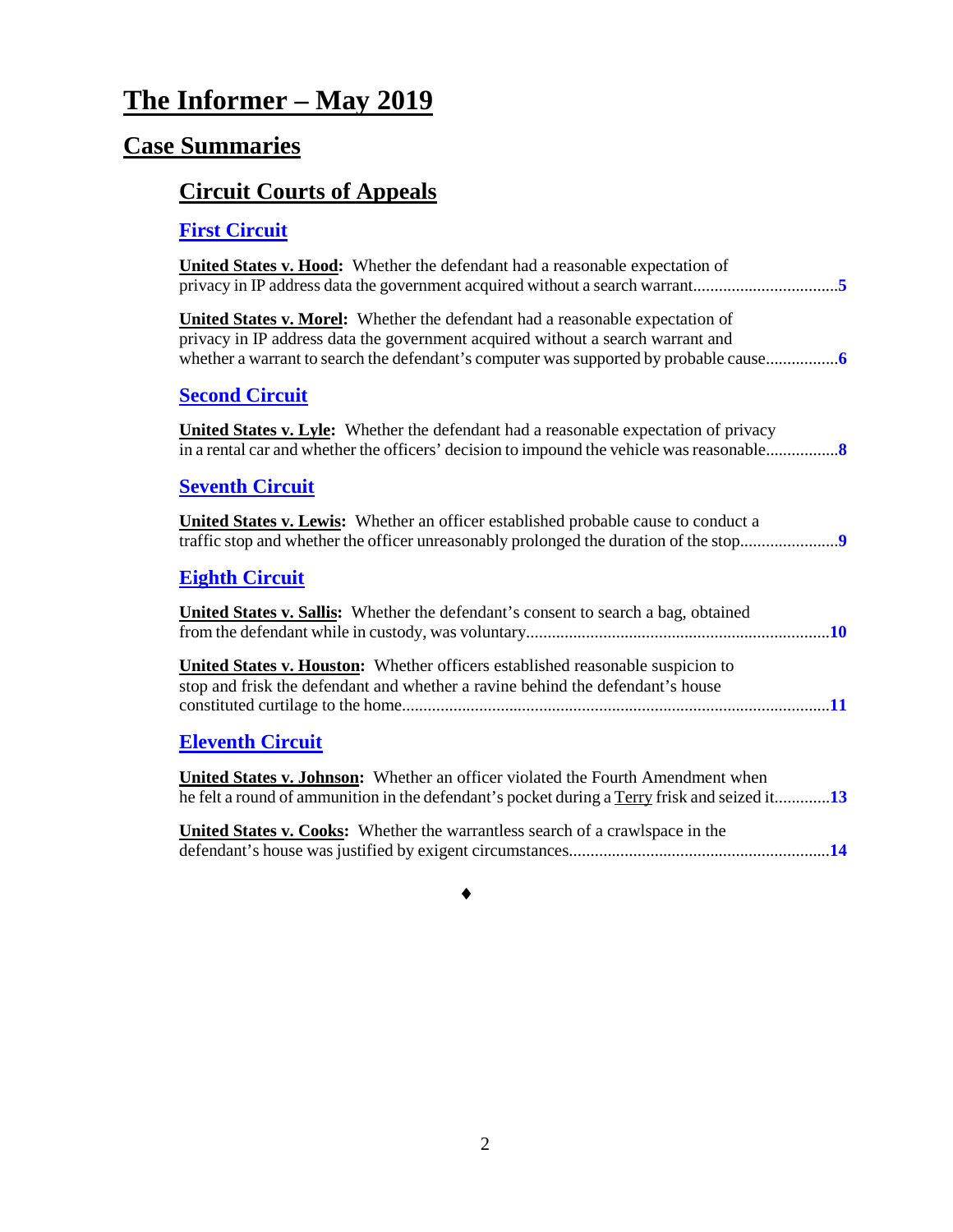### **1. Qualified Immunity (1-hour)**

Presented by Paul Sullivan and Patrick Walsh, Attorney-Advisors / Branch Chiefs, Federal Law Enforcement Training Centers, Glynco, Georgia.

Qualified immunity is a legal protection for officers who are sued civilly for Constitutional Torts. In many cases, plaintiffs allege that the officer violated the Fourth Amendment by using excessive force or in some other way unlawfully searched or seized them. This webinar will discuss how qualified immunity works and how officers use it to defend against a civil lawsuit. This webinar will also discuss recent challenges and efforts to get courts to restrict or perhaps replace the doctrine.

**Thursday June 6, 2019: 2:30 pm Eastern / 1:30 pm Central / 12:30 pm Mountain / 11:30 am Pacific**

**and**

**Tuesday June 25, 2019: 10:30 am Eastern / 9:30am Central / 8:30 am Mountain / 7:30 am Pacific** 

**To participate in either webinar: <https://share.dhs.gov/walsh/>**

### ♦

### **2. Kalkines and Garrity Overview (1-hour)**

Presented by John Besselman, Senior Advisor for Training, Office of Chief Counsel, and Ken Anderson, Attorney-Advisor / Senior Instructor, Federal Law Enforcement Training Centers, Glynco, Georgia.

In this webinar we will look at these two important cases and how they affect the government's ability to obtain statements from its employees that may be suspected of criminal activity and / or workplace misconduct.

**Tuesday June 11, 2019: 10:30 am Eastern / 9:30am Central / 8:30 am Mountain / 7:30 am Pacific** 

**To participate in this webinar: <https://share.dhs.gov/fletclgd0124>**

#### ♦

### **3. Consent Searches (1-hour)**

Presented by John Besselman, Senior Advisor for Training, Office of Chief Counsel, and Ken Anderson, Attorney / Advisor – Senior Instructor, Federal Law Enforcement Training Centers, Glynco, Georgia.

When a law enforcement officer obtains valid consent to search a given area or object, neither a search warrant, probable cause, nor reasonable suspicion of criminal activity is required. In situations where officers have some evidence of illegal activity, but lack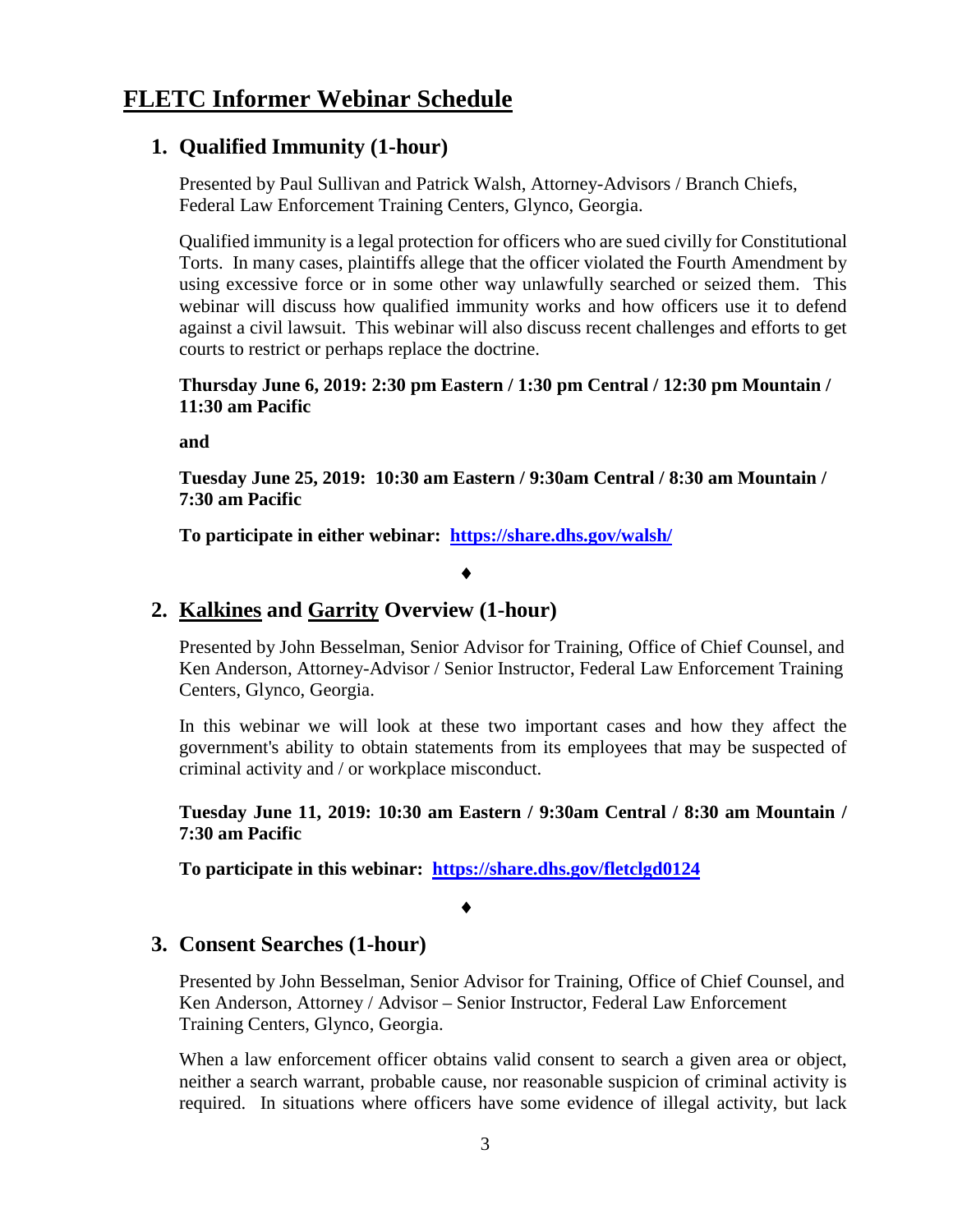probable cause to arrest or search, a search authorized by valid consent may be the only way to obtain evidence of a crime. This webinar will discuss the requirements for conducting valid consent searches.

### **Tuesday June 18, 2019: 10:30 am Eastern / 9:30am Central / 8:30 am Mountain / 7:30 am Pacific**

**To participate in this webinar: [https://share.dhs.gov/warrantlesssearch\\_nopc/](https://share.dhs.gov/warrantlesssearch_nopc/)**

### **4. Policing and the Americans with Disabilities Act (1-hour)**

Presented by Mary M. Mara, Attorney Advisor / Senior Instructor, Federal Law Enforcement Training Centers, Artesia, NM

♦

The Americans with Disabilities Act (ADA) prohibits discrimination against persons who suffer from a disability. Questions sometimes arise whether the ADA requires law enforcement officers to make special accommodations when interacting with disabled persons. Both line officers and their supervisors need to be aware of this concern. This webinar will examine this critical issue and assess the impact of the ADA on everyday police activities.

**Wednesday June 19, 2019 – 3pm Eastern / 2pm Central / 1pm Mountain /12 pm Pacific**

**To participate in this webinar: <https://share.dhs.gov/artesia>**

### ♦

### **To Participate in a FLETC Informer Webinar**

- **1.** Click on the link to access the Homeland Security Information Network (HSIN).
- **2.** If you have a HSIN account, enter with your login and password information.
- **3.** If you do not have a HSIN account, click on the button next to "Enter as a Guest."
- **4.** Enter your name and click the "Enter" button.
- **5.** You will now be in the meeting room and will be able to participate in the event.
- **6.** Even though meeting rooms may be accessed before an event, there may be times when a meeting room is closed while an instructor is setting up the room.
- **7. If you experience any technical issues / difficulties during the login process, please call our audio bridge line at (877) 446-3914 and enter participant passcode 232080 when prompted.**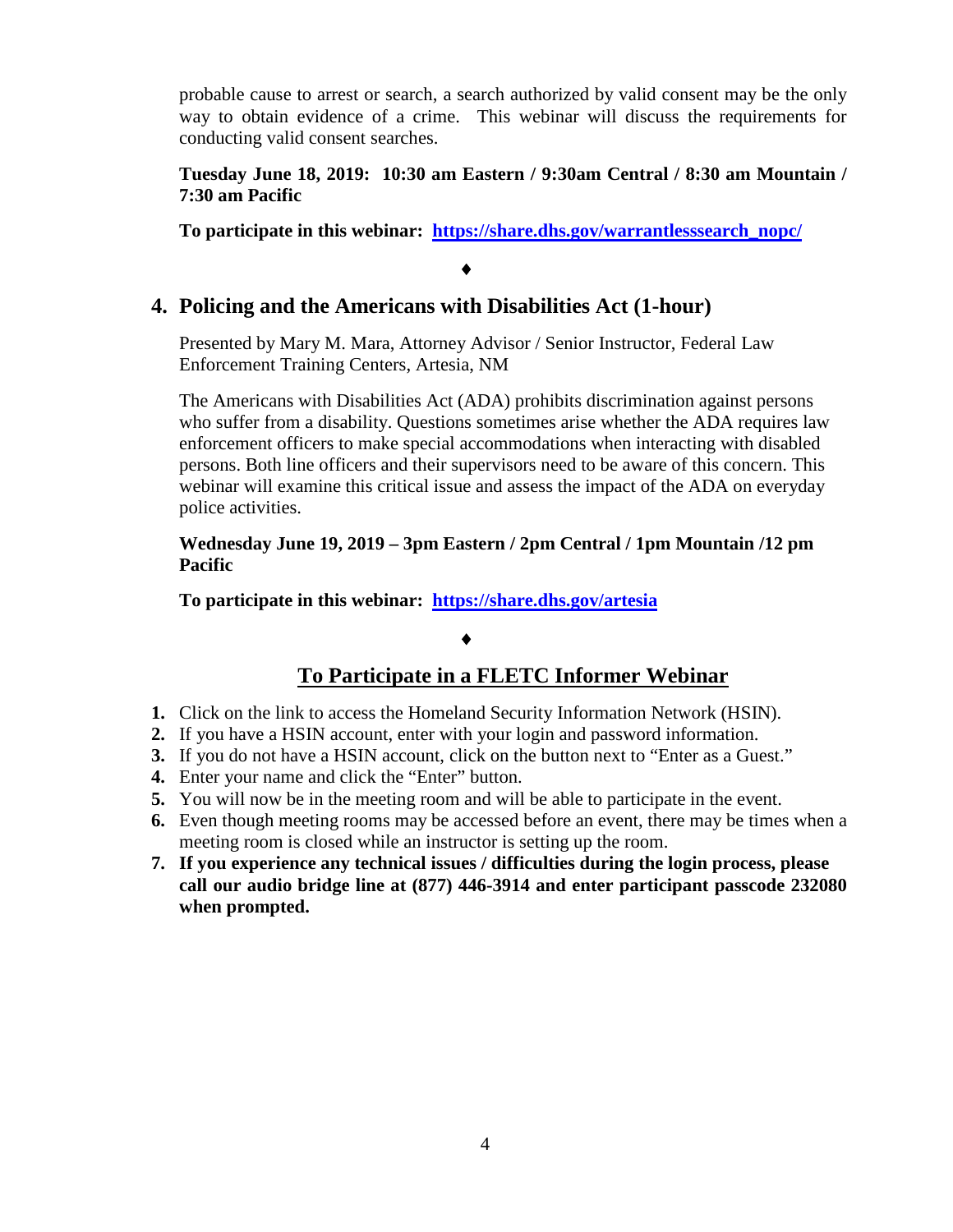# CASE SUMMARIES

# Circuit Courts of Appeal

# <span id="page-4-1"></span><span id="page-4-0"></span>**First Circuit**

### <span id="page-4-2"></span>**United States v. Hood, 2019 U.S. App. LEXIS 9817 (1st Cir. ME April 3, 2019)**

Federal agents opened an investigation into the transmission of child pornography via the smartphone messaging application "Kik". According to information received by the agents, a person bearing the Kik username "rustyhood" had communicated with another person regarding the exchange of child pornography and the sexual abuse of young children. The conversation log between the two individuals showed that "rustyhood" either sent or received 13 pornographic images of young children and bragged explicitly about his past sexual abuse of a neighbor's young daughter. The investigation also revealed that "rustyhood" had posted six pornographic images of children to a larger group chat as well as two links to files containing 58 photographs and 18 videos of child pornography.

In response to this information, a federal agent issued an Emergency Disclosure Request (EDR) pursuant to 18 U.S.C. § 2702 (the Stored Communications Act) to Kik requesting subscriber information and recent internet protocol (IP) addresses associated with the "rustyhood" account. Kik provided the agent with the date that the account was registered, the email address used to register the account, and the make and model of the device most recently used to access the account. Kik also provided the most recent IP logs associated with the account.

Based on the information provided by Kik, the agent determined the IP addresses belonged to two different internet service providers. The agent obtained information from the internet service providers which established the defendant, Rusty Hood, was associated with the username "rustyhood."

The government subsequently charged Hood with child pornography-related offenses.

Hood filed a motion to suppress the evidence obtained from Kik pursuant to the EDR. Hood argued that the government violated the Fourth Amendment by obtaining the aforementioned information without a search warrant.

The district court disagreed. Applying the third-party doctrine, the court held that Hood had no reasonable expectation of privacy in the information acquired from Kik. The third-party doctrine provides that "a person has no legitimate expectation of privacy in information he voluntarily turns over to third parties." Because Hood voluntarily provided Kik the information that eventually allowed the government to identify him, the court found that he had no reasonable expectation of privacy in that information. Hood appealed.

Hood did not dispute that he voluntarily disclosed the information to Kik. Instead, Hood claimed the Supreme Court's recent decision in [Carpenter v. United States](https://www.supremecourt.gov/opinions/17pdf/16-402_h315.pdf) established that the third-party doctrine did not apply to the information he provided Kik.

In the Carpenter case, the Court held that the government's acquisition of cell-site-location information (CSLI) from the defendant's wireless carrier constituted a search under the Fourth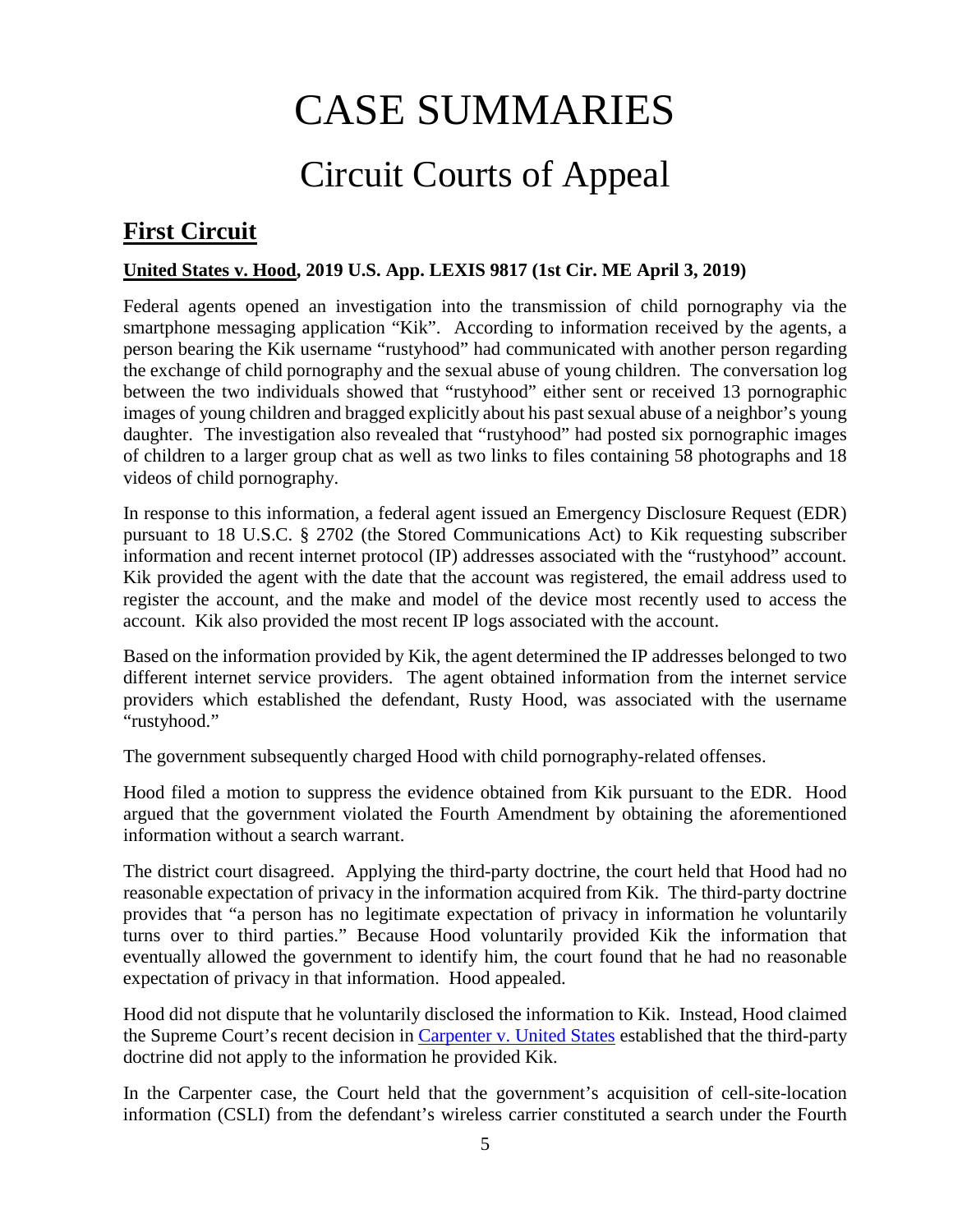Amendment for which the government needed a warrant. The Court explained that given the location information that CSLI conveyed and the fact that a cell phone user transmits CSLI by simply possessing the cell phone, if the government could access the CSLI without a warrant the result would be that "only the few without cell phones could escape" what would amount to "tireless and absolute surveillance." Consequently, the Court declined to extend the third-party doctrine to CSLI. Instead, the court found that Carpenter retained a reasonable expectation of privacy in his CSLI even though he had shared it with his wireless carrier.

In this case, Hood argued that the IP address data that the government acquired from Kik without a warrant was not materially different from the CSLI that was at issue in Carpenter.

The court disagreed. First, the court noted that an internet user generates the IP address data that the government acquired from Kik in this case only by making the affirmative decision to access a website or application. By contrast, the CSLI acquired by the government in Carpenter in many instances was generated even when the cell phone remained untouched in the suspect's pocket, as it still continued to monitor that person's movements throughout the day. Second, the court recognized that the IP address data that the government acquired from Kik did not convey any location information, a key distinction from the CSLI at issue in Carpenter. Consequently, the court concluded that Hood did not have a reasonable expectation of privacy in the information the government acquired from Kik without a warrant. The court added that this conclusion was in agreement with the rulings of the circuits (3rd, 4th, 7th, 8th, 9th, and 10th) that had addressed this issue before Carpenter had been decided and with the ruling of the one circuit (5th) that had addressed this issue since Carpenter.

For the court's opinion: [https://cases.justia.com/federal/appellate-courts/ca1/18-1407/18-1407-](https://cases.justia.com/federal/appellate-courts/ca1/18-1407/18-1407-2019-04-03.pdf?ts=1554323406) [2019-04-03.pdf?ts=1554323406](https://cases.justia.com/federal/appellate-courts/ca1/18-1407/18-1407-2019-04-03.pdf?ts=1554323406)

\*\*\*\*\*

### <span id="page-5-0"></span>**United States v. Morel, 2019 U.S. App. LEXIS 11457 (1st Cir. N.H. 2019)**

The National Center for Missing and Exploited Children (NCMEC) received an anonymous report that included a list of Uniform Resource Locators (URLs) said to depict child pornography. NCMEC analysts discovered one of the URLs listed in the report led to an album of images hosted by Imgur, a social networking platform where users share images online. The album appeared to contain three images of child pornography.

NCMEC contacted Imgur who provided the internet protocol (IP) address from which the images were uploaded to Imgur's servers. Using a publicly-available website, NCMEC looked up the IP address included in Imgur's report and learned that it was associated with a Comcast subscriber in Derry, New Hampshire. A week later, Imgur submitted to NCMEC three additional reports of alleged child pornography associated with the same IP address.

NCMEC notified law enforcement in New Hampshire of its findings and a detective with experience in child pornography and child exploitation investigations reviewed the six images included in the reports. The detective entered the IP address from the reports into a publiclyavailable website and learned that the IP address was associated with a Comcast account. The detective then obtained a subpoena requesting information from Comcast about the owner of the IP address.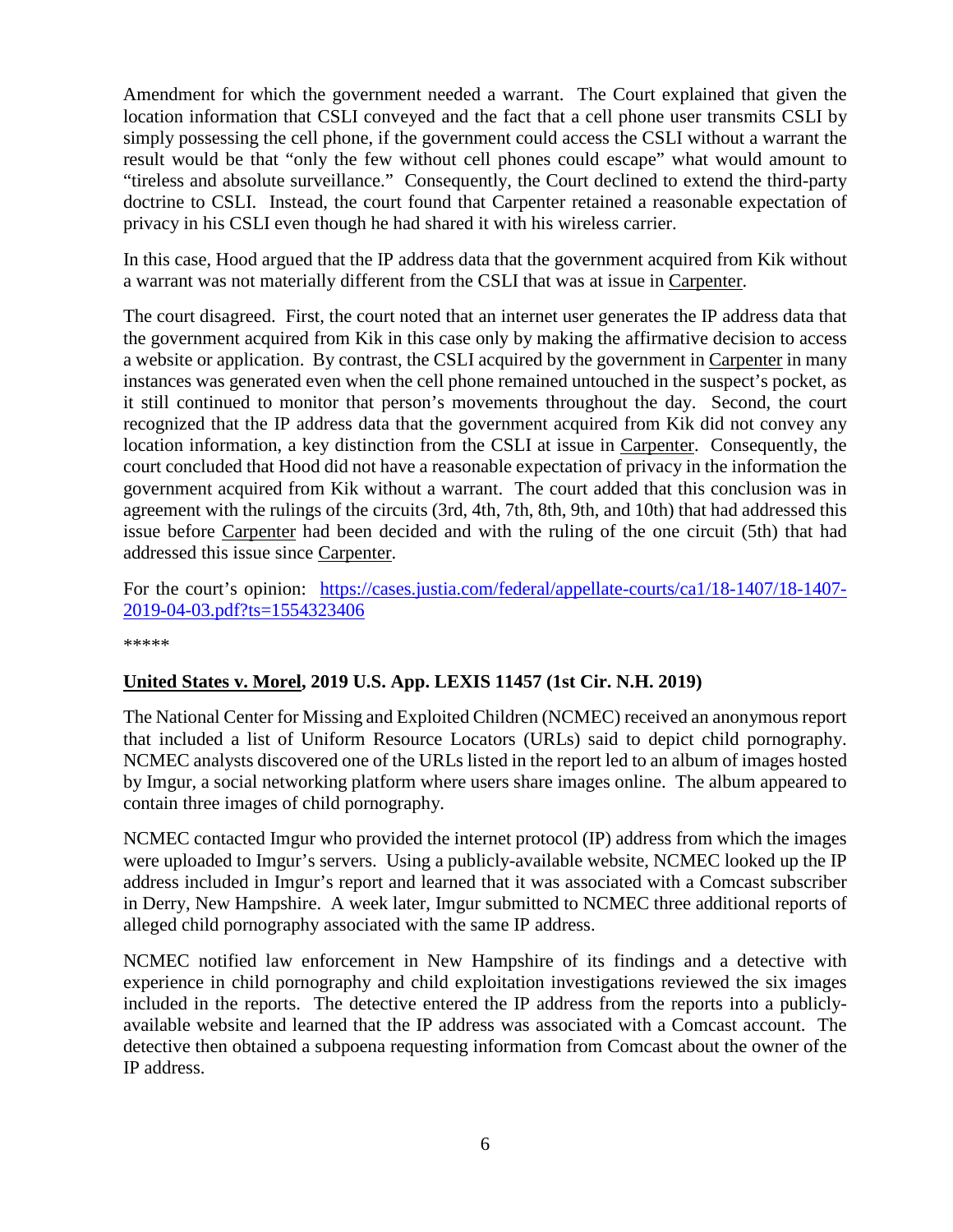The detective discovered the IP address belonged to a David Morel Sr., who told the detective that his son, David Morel, Jr., (Morel) used the email address associated with the Comcast account. The detective obtained a warrant issued by a state court to search Morel's computer. In the affidavit supporting the warrant application, the detective did not attach the six suspected child pornography images, which depicted different girls. Instead, the detective described the nudity and the sexual or sexually suggestive positioning of the girls depicted each of the six suspected child pornography images. In addition, the detective outlined his experience and specialized training concerning sexual assault investigations, including this specialized experience regarding child abuse and exploitation cases.

A forensic examination of a copy of the hard drive of Morel's computer revealed approximately 200 videos and images of child pornography. The government charged Morel with possession of child pornography.

Morel filed a motion to suppress the evidence obtained from his computer.

First, Morel argued that he had a reasonable expectation of privacy in his IP address information. Morel claimed that after the Supreme Court's 2018 decision in [Carpenter v. United States](https://www.supremecourt.gov/opinions/17pdf/16-402_h315.pdf) the third-party doctrine should not apply to IP address information; therefore, the government should have been required to obtain a search warrant to get this information.

The court disagreed. Citing its decision in [United States v. Hood,](#page-4-2) the court held that Morel did not have a reasonable expectation of privacy in the IP address information obtained by the government. As in the Hood case, IP address information on its own does not provide information concerning location, unlike the cell site location (CSLI) that was at issue in the Carpenter case.

Second, Morel argued that he had a reasonable expectation of privacy in the images he uploaded to Imgur. Again, the court disagreed. The record established that Morel chose to upload the images to Imgur. In addition, testimony from an Imgur employee established that it was "impossible" to prevent third-parties from accessing the images, whether the images were uploaded to "public" or "private" albums. Consequently, the court held that under the third-party doctrine, Morel had no reasonable expectation of privacy in the images he voluntarily uploaded to Imgur.

Finally, Morel argued that the warrant to search his computer was not supported by probable cause to believe that the girls depicted in the images were under the age of eighteen. Specifically, Morel claimed that the detective failed to follow the "best practice" outlined by previous First Circuit case law of attaching suspected child pornography images to the warrant application or providing a sufficiently detailed description of the images.

The court disagreed. The court found that the "best practice" language in two prior First Circuit cases was not applicable in this case because the warrant was issued by a state court. Even if the "best practice" language was applicable, the court's job is to determine whether an affidavit was supported by probable cause as required by the Fourth Amendment. In this case, the court held that the detective's affidavit established probable cause because his experience and specialized training in the area of child abuse and exploitation as well as his descriptions of the girls depicted in the images supported his belief that the girls were under the age of 18.

For the court's opinion: [https://cases.justia.com/federal/appellate-courts/ca1/17-1696/17-1696-](https://cases.justia.com/federal/appellate-courts/ca1/17-1696/17-1696-2019-04-19.pdf?ts=1555702206) [2019-04-19.pdf?ts=1555702206](https://cases.justia.com/federal/appellate-courts/ca1/17-1696/17-1696-2019-04-19.pdf?ts=1555702206)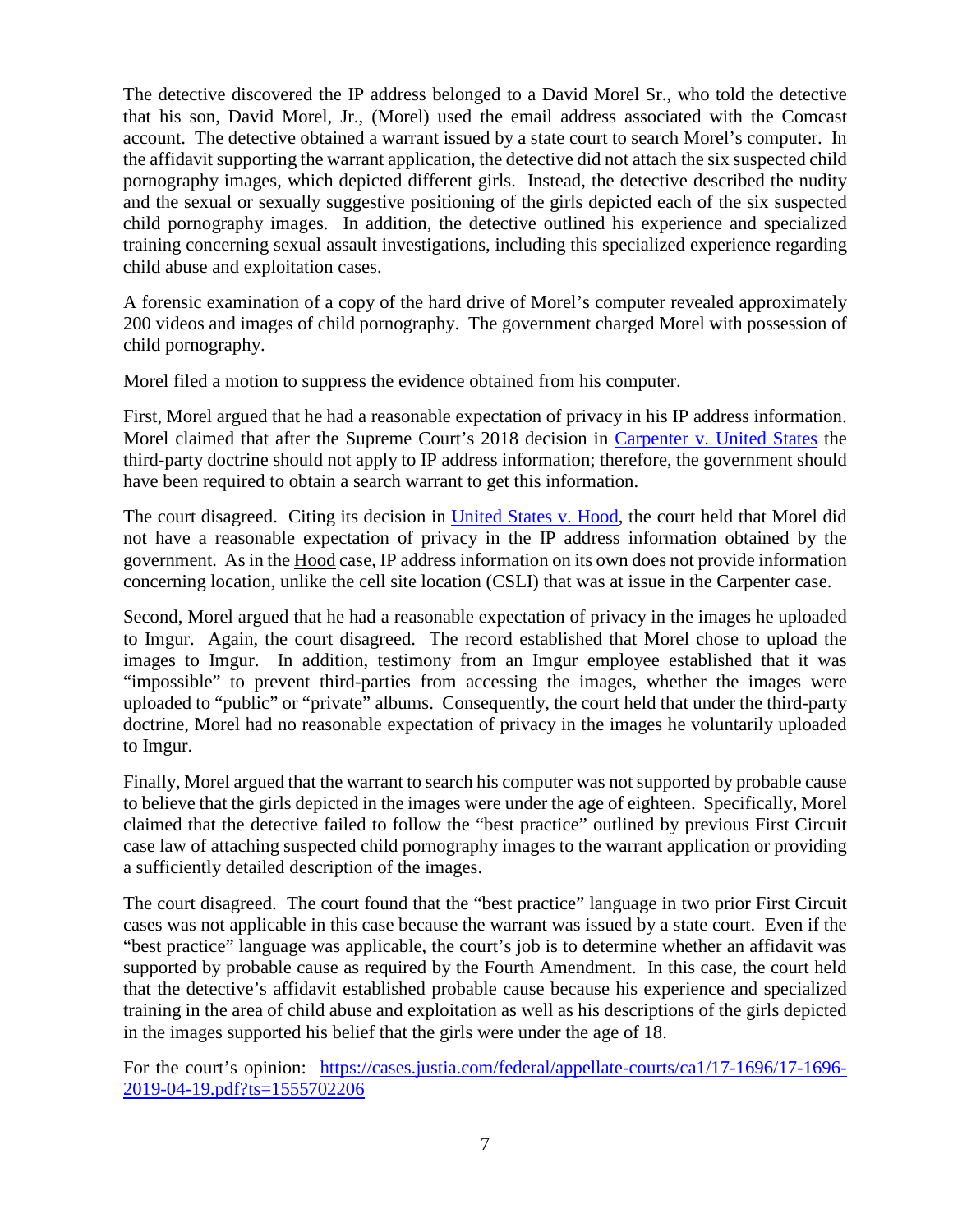# <span id="page-7-0"></span>**Second Circuit**

### <span id="page-7-1"></span>**United States v. Lyle, 2019 U.S. App. LEXIS 9457 (2d Cir. N.Y. April 1, 2019)**

On December 11, 2013, New York City Police Department officers saw James Lyle park and exit a car in midtown Manhattan. The officers saw a knife clipped to Lyle's pants, which they suspected was an illegal gravity knife. The officers approached Lyle who told the officers that he was legally permitted to carry a gravity knife to perform his job. Lyle also told the officers he had not driven the car. However, when the officers told him that they had seen him driving it, Lyle admitted to being the driver. After a brief investigation, the officers discovered that Lyle's driver's license was suspended. The officers also learned that the vehicle Lyle was driving was a rental car and that Lyle was not an authorized driver under the rental agreement. Lyle claimed that his girlfriend had rented the car and had given him permission to drive it. The officers arrested Lyle for driving with a suspended license and for possessing an illegal knife.

Before being transported to the police station, Lyle asked the officers if the car could be left at the location and stated that his girlfriend would pick it up. The officers denied the request and impounded the vehicle. The officers conducted an inventory search at the police station and found over one pound of methamphetamine and approximately \$39,000 cash in the trunk of the car.

The government charged Lyle and several other individuals with a variety of drug-related offenses.

Lyle filed a motion to suppress, among other things, the evidence seized from the trunk of the rental car. The district court denied Lyle's motion. First, the court held that Lyle did not have a reasonable expectation of privacy in the rental car because he was not an authorized driver under the rental agreement; therefore, he did not have standing to object to the search. Second, the court found that the officers lawfully impounded the rental car and conducted a valid inventory search. Lyle appealed and in May 2017, the Second Circuit Court of Appeals affirmed the district court's rulings.

On May 21, 2018, the Supreme Court vacated the judgment against Lyle and remanded the case for further consideration in light of its ruling in [Byrd v. United States,](https://www.supremecourt.gov/opinions/17pdf/16-1371_1bn2.pdf) decided earlier that month. The Supreme Court's decision in Byrd resolved a circuit split, holding that the "mere fact that a driver is in lawful possession or control of a rental car is not listed on the rental agreement will not defeat his or her otherwise reasonable expectation of privacy." In so ruling, the Court rejected the government's suggestion of a per se rule that unauthorized drivers "always lack an expectation of privacy in the automobile based on the rental company's lack of authorization alone."

In this case, the Second Circuit Court of Appeals reaffirmed its prior holding that Lyle did not have standing to object to the officers' search of the rental car because his use of the car was both unauthorized and unlawful. Lyle should not have been driving any car because his license was suspended and a rental car company with knowledge of this fact would not have given him permission to drive its car nor allowed a renter to let him do so. The court added that just as a car thief would not have a reasonable expectation of privacy in a stolen car, an unauthorized, unlicensed driver in sole possession of a rental car does not have a reasonable expectation of privacy the vehicle. Consequently, because Lyle's operation of the car rendered his possession and control of the vehicle unlawful, he did not have a reasonable expectation of privacy in it.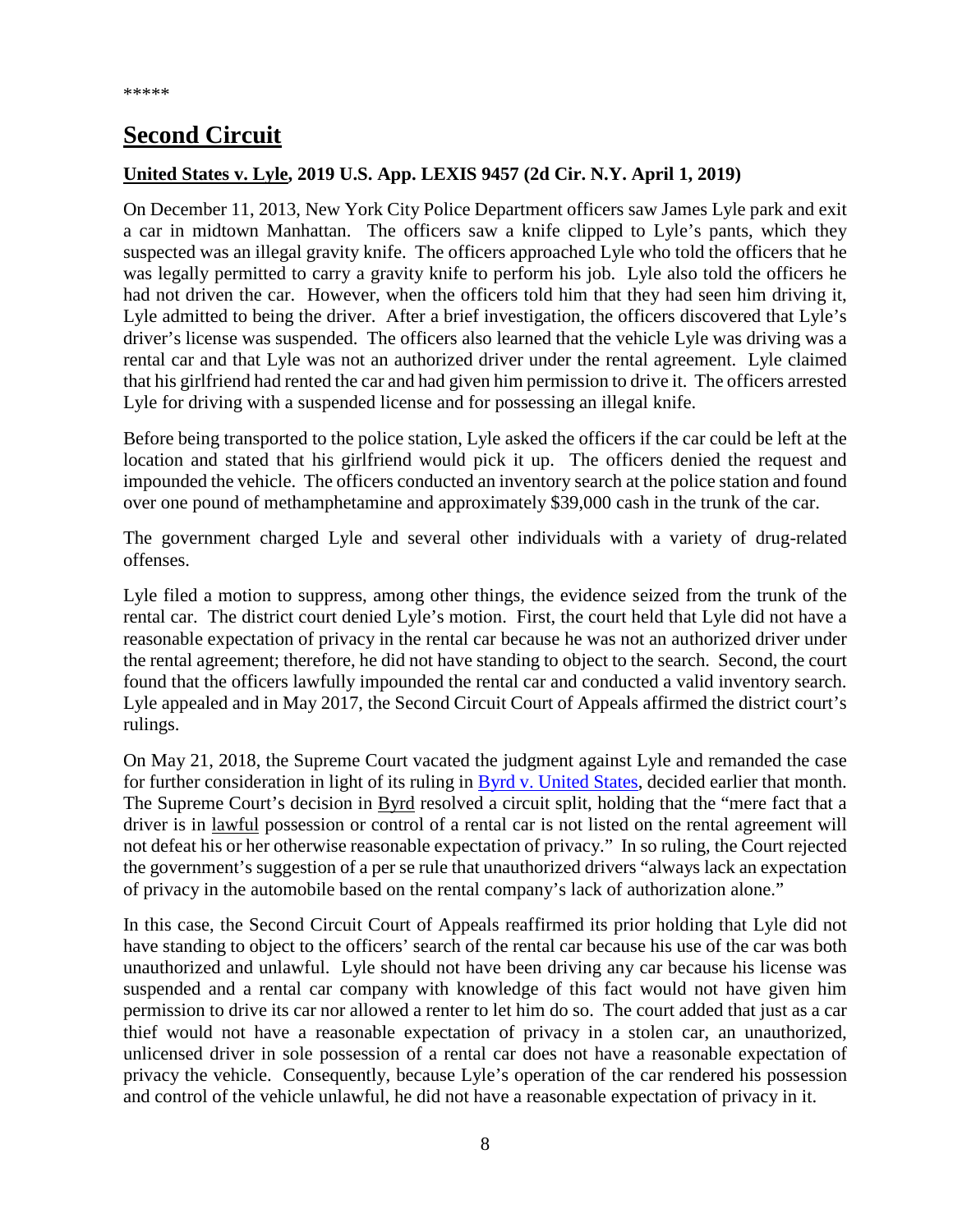The court further held that even if Lyle had a reasonable expectation of privacy in the rental car, the officers' decision to impound the vehicle was reasonable under the Fourth Amendment. First, Lyle was the car's driver and sole occupant. As there was no third-party immediately available to lawfully drive the vehicle, the officers did not know how long the car would be unattended. Instead, by impounding the vehicle, the officers ensured that the car was not left on a public street in a busy midtown Manhattan location where it could have become a nuisance, been stolen, been damaged, and it could have become illegally parked the next day if it had not been removed. Second, even if Lyle did not expect to be in custody long, he would not have been able to operate the car himself upon release due to his suspended license. Third, although Lyle asked for the opportunity to arrange for his girlfriend, the authorized driver under the rental agreement, to remove the car, the officers were not required to grant this request. Because Lyle only challenged the officer's decision to impound the rental car, not the subsequent inventory search of the vehicle at the police station, the court did not address that issue.

For the court's opinion: [https://cases.justia.com/federal/appellate-courts/ca2/15-958/15-958-](https://cases.justia.com/federal/appellate-courts/ca2/15-958/15-958-2019-04-01.pdf?ts=1554129008) [2019-04-01.pdf?ts=1554129008](https://cases.justia.com/federal/appellate-courts/ca2/15-958/15-958-2019-04-01.pdf?ts=1554129008)

\*\*\*\*\*

### <span id="page-8-0"></span>**Seventh Circuit**

### <span id="page-8-1"></span>**United States v. Lewis, 2019 U.S. App. LEXIS 9843 (7th Cir. IL April 3, 2019)**

A police officer pulled over Arriba Lewis for following another vehicle too closely. While the officer processed a warning on his computer, Lewis, who seemed unusually nervous, sat in the patrol car. Approximately two minutes into the stop, Lewis gave the officer inconsistent stories concerning his travel plans. After learning that Lewis was on federal supervised release for a cocaine conviction, approximately five minutes into the stop, the officer requested a drug-sniffing dog. The total time from Lewis pulling over to the officer handing him the warning was approximately 10 minutes, 50 seconds. Approximately 10 seconds after the officer gave Lewis the written warning, the dog sniff began. Approximately one minute, eight seconds later, the drug-sniffing dog alerted on Lewis's car. The officer searched Lewis's car and found over 200 grams of heroin.

The government charged Lewis with possession with intent to distribute heroin.

Lewis filed a motion to suppress the drugs found in his car.

First, Lewis argued that the officer lacked probable cause to conduct the initial traffic stop. The Supreme Court has held that, generally, "the decision to stop an automobile is reasonable where the police have probable cause to believe that a traffic violation has occurred."

Here, the court held that the officer had ample grounds to stop Lewis. The officer testified that he saw Lewis following another vehicle too closely, a violation of Illinois law. After making this observation, the officer then pursued Lewis and conducted a time-distance calculation to confirm his suspicion. The court concluded that the officer's initial observation combined with the subsequent time-distance calculation established probable cause that Lewis was following too closely, which justified the stop.

Second, Lewis argued that even if the officer lawfully stopped him, the officer unreasonably prolonged the stop without reasonable suspicion of criminal activity to allow the dog sniff.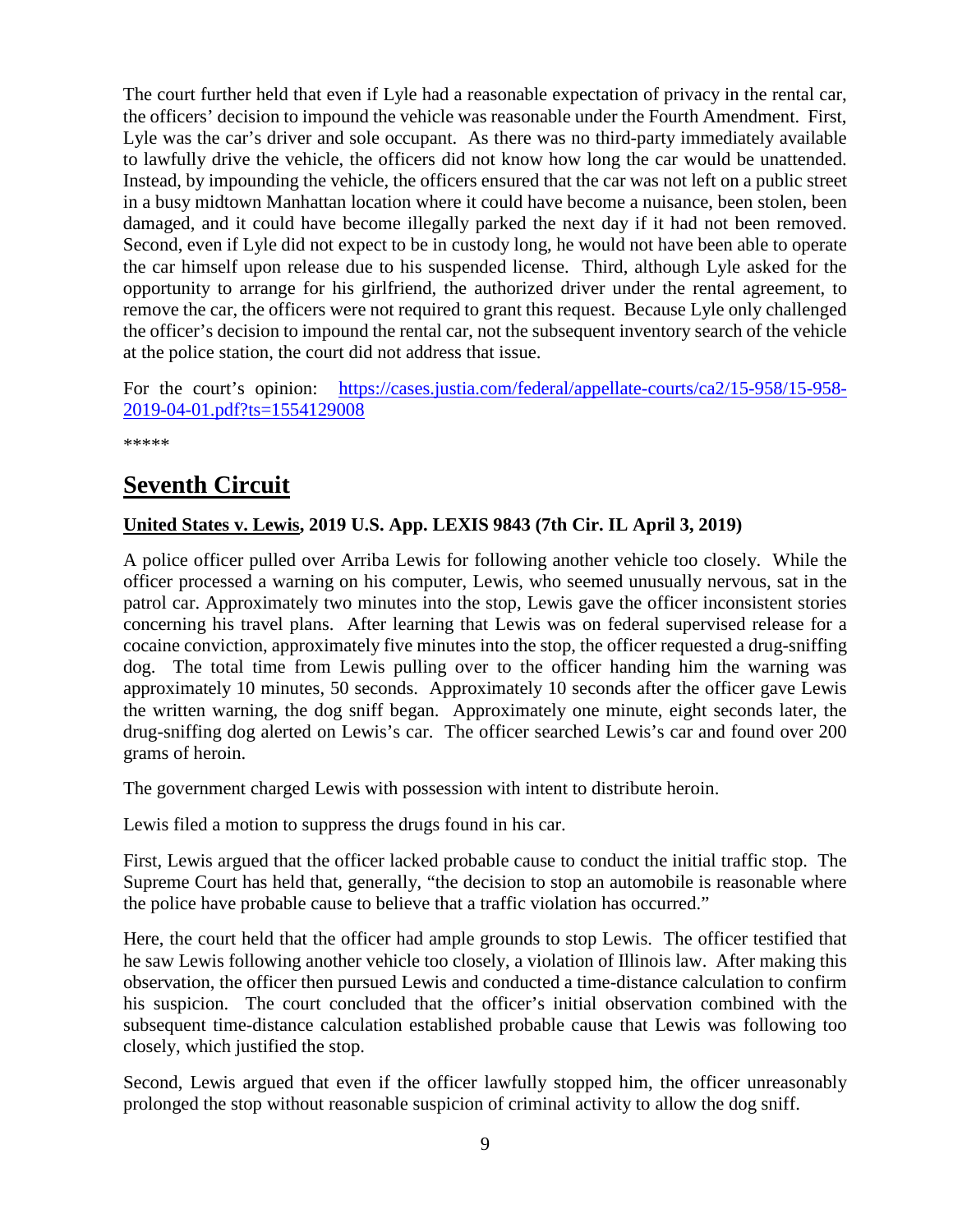After an officer conducts a lawful stop, it is possible for the officer to violate the Fourth Amendment if he exceeds the scope or unreasonably prolongs the stop. The court found that the officer's dash camera video and the officer's testimony both established there was no unreasonable delay between finishing the warning and handing it to Lewis. The court added that during the stop the officer permissibly asked Lewis questions concerning his travel plans and that the officer continued to work on the warning while talking with Lewis.

Finally, the court held that even if the one-minute period between handing Lewis the warning and the dog alert constituted a delay, it was justified by reasonable suspicion that Lewis was engaged in criminal activity. During the stop, the officer testified that: (1) Lewis seemed unusually nervous, as his hands were trembling and his breathing was heavy and labored even after being told that he was getting a warning, (2) Lewis was on supervised release for a drug offense, and (3) Lewis gave the officer inconsistent stories concerning his travel plans. The court concluded that these facts gave the officer reasonable suspicion to extend the duration of the stop.

For the court's opinion: [https://cases.justia.com/federal/appellate-courts/ca7/17-3592/17-3592-](https://cases.justia.com/federal/appellate-courts/ca7/17-3592/17-3592-2019-04-03.pdf?ts=1554328815) [2019-04-03.pdf?ts=1554328815](https://cases.justia.com/federal/appellate-courts/ca7/17-3592/17-3592-2019-04-03.pdf?ts=1554328815)

\*\*\*\*\*

# <span id="page-9-0"></span>**Eighth Circuit**

### <span id="page-9-1"></span>**United States v. Sallis, 2019 U.S. App. LEXIS 10408 (8th Cir. IA April 9, 2019)**

A confidential informant (CI) told officers that Sallis, a suspect in a recent shooting, was staying at a particular apartment complex with a named female and provided the apartment number to the officers. At the time, there were outstanding warrants for Sallis' arrest on unrelated offenses.

Officers conducted surveillance at the complex where on two occasions they saw Sallis come down the steps of the complex, enter vehicles, and engage in behavior that, based on their experience, indicated drug trafficking. When Sallis got into the second vehicle, officers approached the car and arrested Sallis on his outstanding warrants. On the backseat of the car, near where Sallis sat, officers recovered: a cell phone, a silver bag which officers had previously observed Sallis carrying into the apartment, containing 1/4 pound of marijuana, and more than \$1,500 cash.

Sallis would not identify the apartment number in which he had been staying. Officers placed Sallis in a police car and advised him of his Miranda rights. A short time later, the woman who resided in the apartment arrived. Officers told the woman that Sallis was in custody and they had begun the process to apply for a search warrant. When officers asked the woman for consent to search her apartment she asked to speak to Sallis to discuss the matter. When the woman walked out and talked to Sallis he told her there was marijuana and more cash in the apartment and told her to "get his bag" and give it to the officers. Sallis told the officers that "I'll give it to you," referring to the marijuana, and said the woman would get the bag, explaining "I'll have her go get it."

The woman went into the apartment and retrieved a plastic tote and a bag that she identified as belonging to Sallis. Officers smelled marijuana and observed packaged marijuana in plain view in the bag. This information regarding the packaged marijuana was included the search warrant affidavit that was being prepared. When the officers searched the apartment they found marijuana, scales, 9mm ammunition, and a 9mm handgun.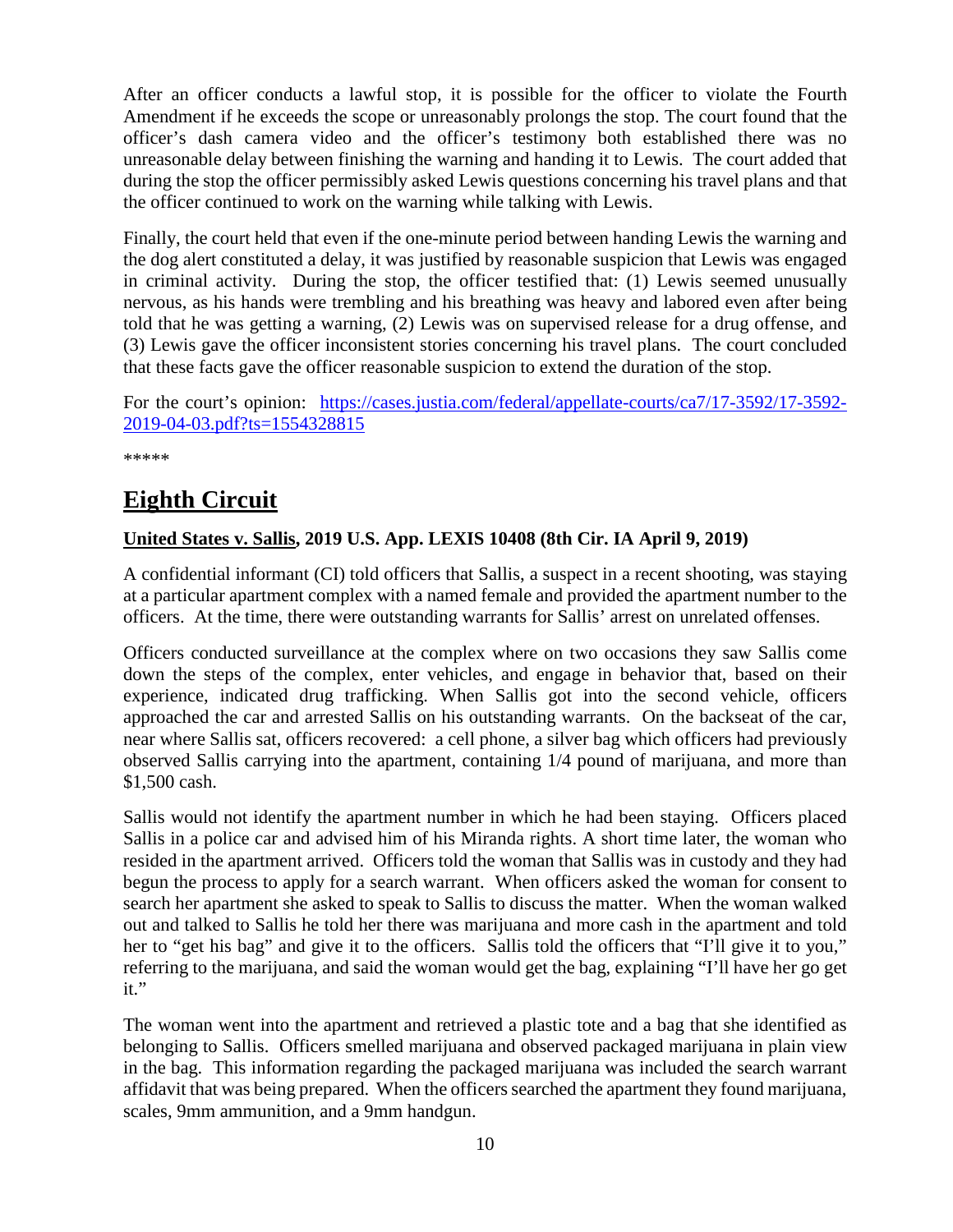The government charged Sallis with, among other things, being a felon in possession of a firearm and ammunition.

Sallis claimed the search of the apartment pursuant to the warrant was not lawful because he did not voluntarily consent to the search and seizure of the tote and bag. At issue was whether Sallis' statement to the woman instructing her to "get his bag" and give it to the officers, constituted valid consent to permit the officers to search the bag.

One established exception to the Fourth Amendment's warrant requirement is a search that is conducted pursuant to consent. For a person's consent to be valid, it must be given voluntarily and not the product of duress or coercion. To determine the voluntariness of a person's consent, courts consider the totality of the circumstances, including but not limited to, the person's age, intelligence, education, familiarity with arrests and the legal system, whether officers threatened, intimidated, punished or falsely promised something to the person, and whether the defendant was in custody or under arrest when consent was given and if so, how long he had been detained.

The Eighth Circuit Court of Appeals agreed with the district court which held that under the totality of the circumstances Sallis's instructions to the woman to "go get my bag," and his repeated assurance to the officers that "I'll give it to you," referring to the marijuana, demonstrated his implied consent to search the bag.

The court also agreed with the district court which concluded that Sallis's consent to the seizure and subsequent search of the bag was voluntary. Although Sallis was in custody at the time, a person in custody can still voluntarily consent to a search.

In this case, when Sallis told the woman to get his bag, he had been in custody less than 30 minutes and had been advised of his Miranda rights within the previous 15 minutes. The court added that Sallis's statements to the woman were not result of police questioning. Instead, Sallis was responding to the woman who had asked to speak to him.

The court further held that even if Sallis had not voluntarily consented to the search of his bag, the evidence seized from the apartment would have been inevitably discovered as a result of the execution of the search warrant. The court concluded that even if the officers had not included the information concerning the packaged marijuana discovered in Sallis's bag in their warrant application, evidence from the CI and from the officers' surveillance of Sallis established probable cause that evidence related to drug trafficking would be found in the apartment.

For the court's opinion: [https://cases.justia.com/federal/appellate-courts/ca8/18-1662/18-1662-](https://cases.justia.com/federal/appellate-courts/ca8/18-1662/18-1662-2019-04-09.pdf?ts=1554823822) [2019-04-09.pdf?ts=1554823822](https://cases.justia.com/federal/appellate-courts/ca8/18-1662/18-1662-2019-04-09.pdf?ts=1554823822)

\*\*\*\*\*

### <span id="page-10-0"></span>**United States v. Houston, 2019 U.S. App. LEXIS 10551 (8th Cir. IA April 10, 2019)**

Just after 1:00 a.m., three officers responded to a neighborhood disturbance call. The police had recently responded to other neighborhood disturbance call and shots-fired calls in the area. The neighborhood to which the officers were called was within a 20-block by six block area that accounted for nearly one third of confirmed shots-fired calls for the department within the past nine months.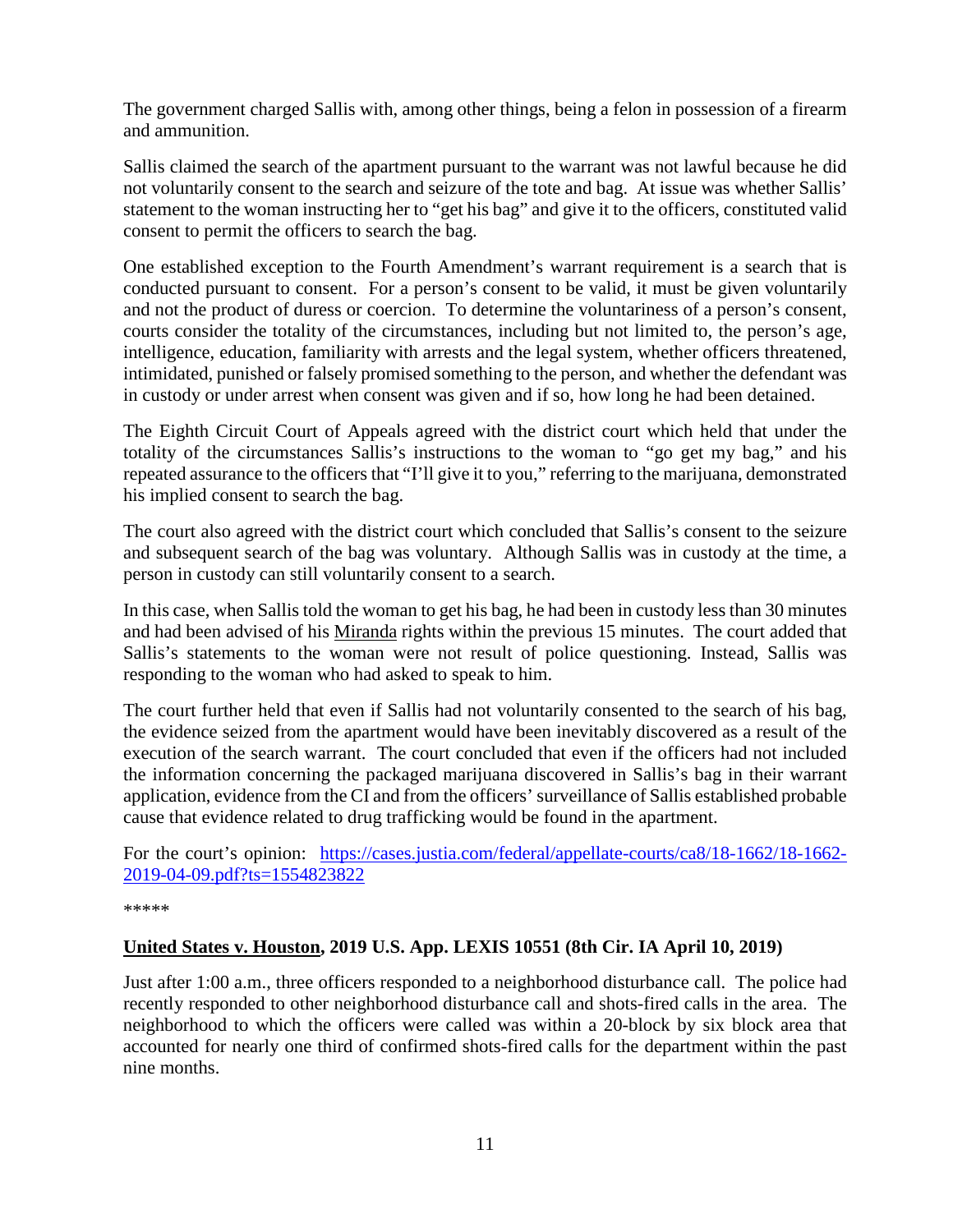When the officers arrived, they saw Alvin Houston, who looked at them and ran. One officer ordered Houston to "wait," but Houston kept running. Another officer saw a black pistol in Houston's hand. The officers chased Houston into the backyard of his home, drew their weapons, and again ordered him to stop. After Houston stopped, an officer frisked Houston and felt something "metallic" in Houston's pants pocket. Unsure what the item was, the officer reached into the pocket and removed a set of brass knuckles. The officers then removed a small knife, a bottle of alcohol, and a cell phone from Houston's pockets. At that point, the officers planned to arrest Houston for possession of the brass knuckles, a violation of Iowa law.

After Houston was searched, one of the officers found a black pistol in a ravine past the property line of Houston's residence. The pistol resembled the pistol the officer had previously observed Houston holding. After the officers placed Houston in a patrol car, they checked his criminal history and discovered that he was a convicted felon. The government subsequently indicted Houston for being a felon in possession of a firearm.

Houston filed a motion to suppress the firearm, brass knuckles, and other items removed from his pocket.

First, Houston claimed that he was seized under the Fourth Amendment when the officer ordered him to "wait." Houston claimed this seizure violated the Fourth Amendment because the officer did not have reasonable suspicion that he was involved in criminal activity.

The court disagreed, explaining that "it is well established that police pursuit in attempting to seize a person" does not amount to a seizure under the Fourth Amendment. A Fourth Amendment seizure occurs when a person submits to an officer's show of authority to restrain the person's freedom of movement. Consequently, because Houston did not submit when the officer ordered him to "wait," there was no seizure; therefore, the Fourth Amendment did not apply.

Next, Houston argued that the seizure of the items from his pockets after he was detained was unlawful.

Under [Terry v. Ohio,](https://supreme.justia.com/cases/federal/us/392/1/) the Supreme Court held that an officer may stop an individual if the officer has reasonable suspicion that criminal activity may be afoot. After conducting the stop, an officer may conduct a frisk for weapons if the officer has a reasonable suspicion that the suspect is armed and dangerous.

The court held that the officers had reasonable suspicion to stop Houston because: (1) the encounter occurred in the middle of the night in an area known for gun-related crime, (2) one of the officers saw a pistol in Houston's hand, and (3) Houston fled from the officers when he saw them.

The court further held that because one of the officers told the others that he saw Houston holding a pistol, the officers had a reasonable, articulable suspicion that Houston was armed and dangerous; therefore, they were entitled to frisk Houston for weapons. While conducting the frisk, one of the officers felt a hard, metallic object in Houston's front pocket and he could not rule out the possibility that it was a weapon. Consequently, the court found that the removal of the brass knuckles from Houston's pocket was lawful. The court added that the removal of the other items from Houston's pockets were lawful as a search incident to arrest.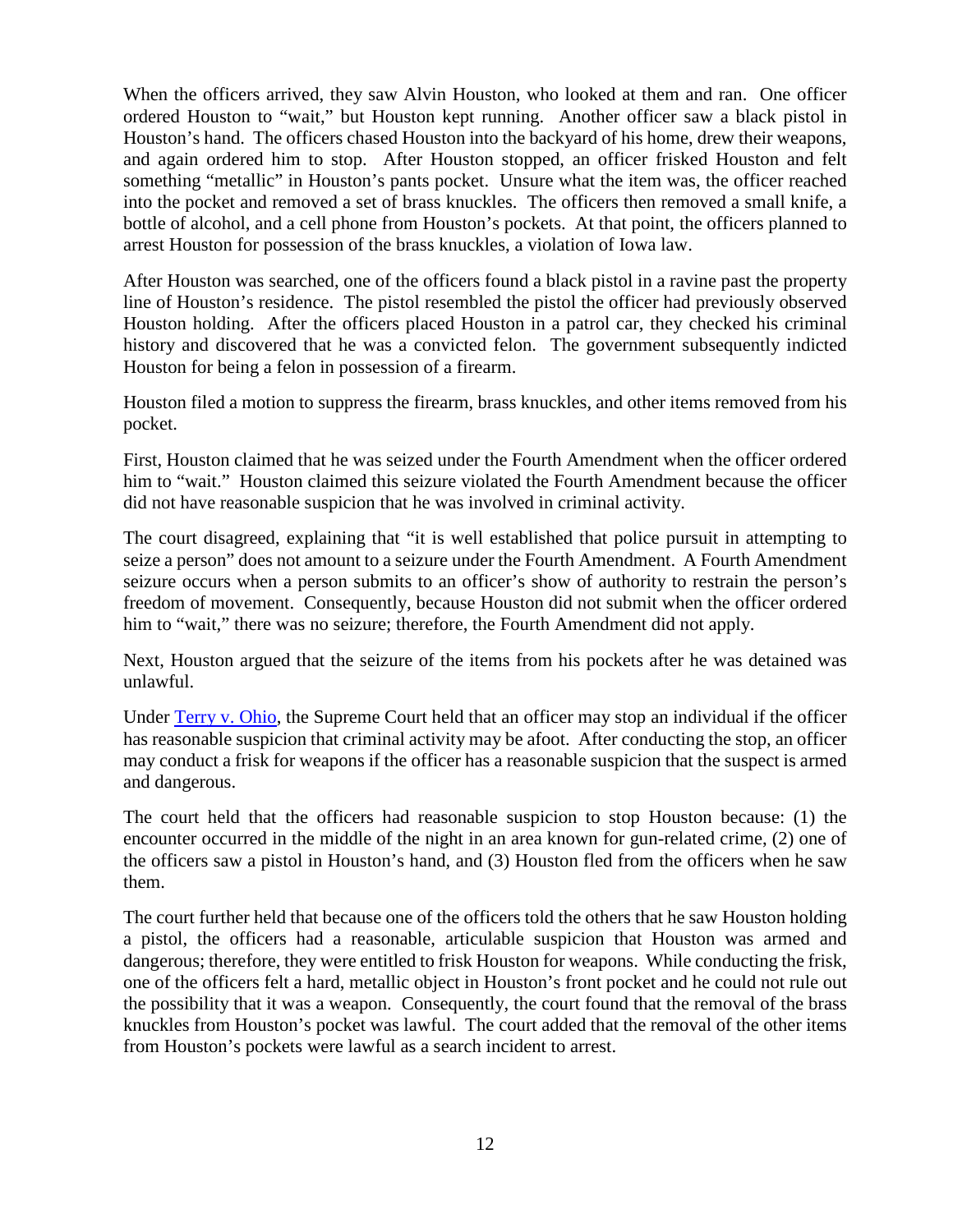Finally, Houston claimed the pistol found in the ravine should have been suppressed. Houston argued the ravine constituted curtilage to his home and the officer's warrantless search of that area violated the Fourth Amendment.

The court agreed with the district court's finding of facts that the officer had to walk into a wooded area, past a section of a fence bordering Houston's yard, beyond the property line of Houston's residence to retrieve the pistol. Based on these facts, the ravine did not constitute curtilage to Houston's home; therefore, the officer's warrantless search for and subsequent seizure of the pistol did not violate the Fourth Amendment.

For the court's opinion: [https://cases.justia.com/federal/appellate-courts/ca8/18-1516/18-1516-](https://cases.justia.com/federal/appellate-courts/ca8/18-1516/18-1516-2019-04-10.pdf?ts=1554910220) [2019-04-10.pdf?ts=1554910220](https://cases.justia.com/federal/appellate-courts/ca8/18-1516/18-1516-2019-04-10.pdf?ts=1554910220)

\*\*\*\*\*

# <span id="page-12-0"></span>**Eleventh Circuit**

### <span id="page-12-1"></span>**United States v. Johnson, 2019 U.S. App. LEXIS 11118 (11th Cir. FL April 16, 2019)**

Officer Williams, with the Opa-Locka, Florida police department, received a call at 4:00 a.m. reporting a burglary in progress at a nearby multi-family duplex. The suspect was described as a black male wearing a white shirt. Officer Williams knew the duplex was in a high-crime area from which the police department received a high volume of calls concerning the use of firearms in crimes ranging from burglaries, to robberies and home invasions.

When Officer Williams arrived at the duplex he saw the defendant, Paul Johnson, a black male, wearing a white shirt, standing near a fence in a dark alley at the back of the duplex. As other officers arrived, they ordered Johnson to lie on the ground and handcuffed him.

Officer Williams then began to frisk Johnson. While patting down Johnson's pocket, Officer Williams felt something nylon covering "a small, round, hard object" that he immediately recognized as ammunition. Officer Williams reached into Johnson's pocket and removed a round of live .380 ammunition and an empty nylon holster. Officer Williams was concerned that the ammunition and empty holster meant there was a firearm nearby. In addition, in his experience, Officer Williams knew that burglaries often involved more than one perpetrator. Officer Williams searched the area and found two pistols, one .380 caliber and the other a .40 caliber, less than a foot from where the officers had first seen Johnson.

Johnson confessed to the officers that he had been holding the pistols for his brother and cousin, even though he had previously been convicted of a felony. The government charged Johnson with being a felon in possession of a firearm and ammunition.

Johnson filed a motion to suppress, among other things, the ammunition and the holster. Johnson argued that Officer Williams violated the Fourth Amendment by frisking him and by seizing the ammunition and holster. The district court denied Johnson's motion. Johnson appealed.

A three-judge panel of the Eleventh Circuit Court of Appeals reversed the district court, holding that the frisk was lawful, but that the removal of the ammunition and holster from Johnson's pocket violated the Fourth Amendment. The panel held that "the presence of a single round of ammunition – without facts supporting the presence or reasonable expectation of the presence of a firearm – was insufficient to justify the seizure of the bullet and the holster." (See [4 Informer](https://www.fletc.gov/sites/default/files/4Informer18.pdf)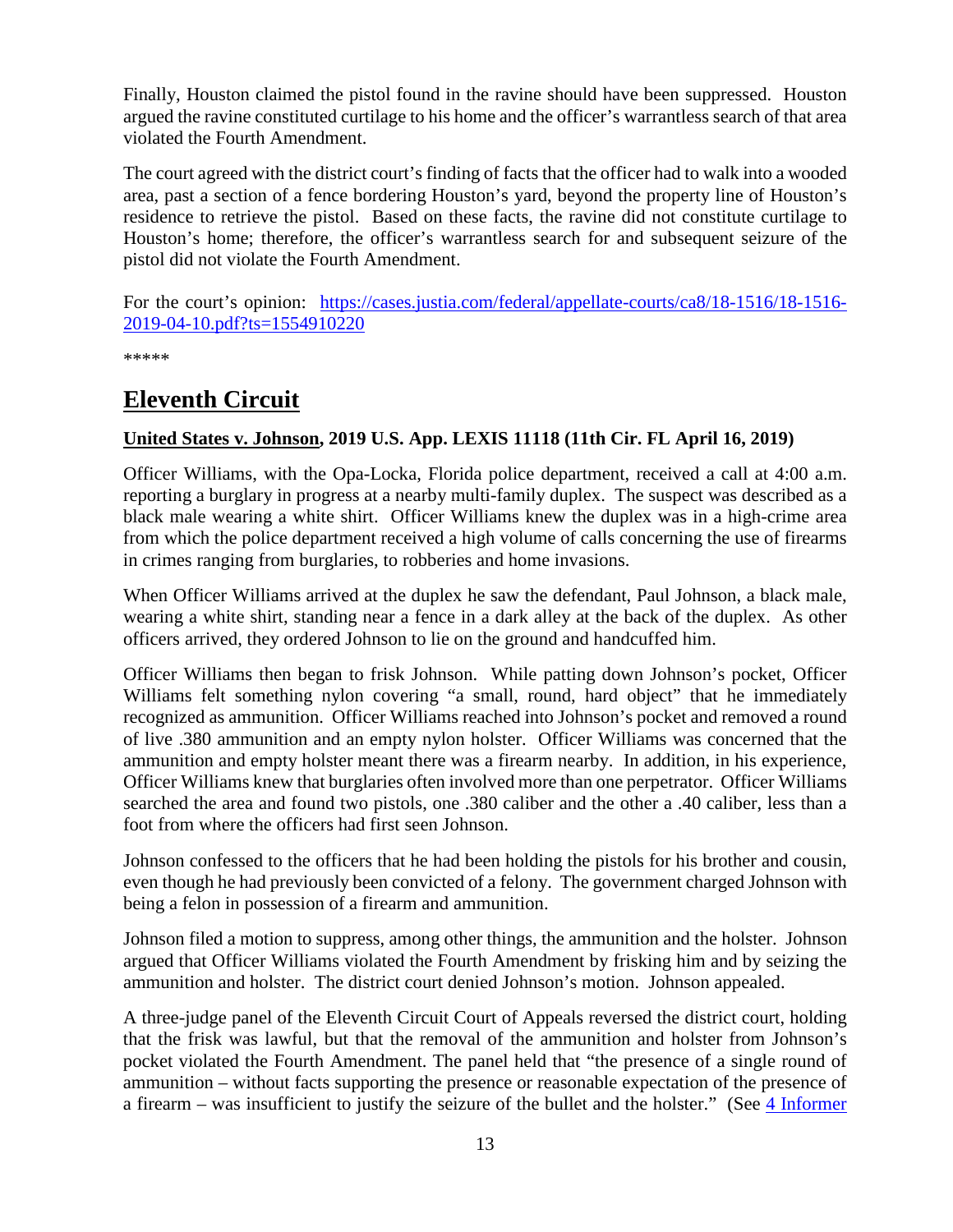[18](https://www.fletc.gov/sites/default/files/4Informer18.pdf) and [https://cases.justia.com/federal/appellate-courts/ca11/16-15690/16-15690-2018-03-](https://cases.justia.com/federal/appellate-courts/ca11/16-15690/16-15690-2018-03-22.pdf?ts=1521736240) [22.pdf?ts=1521736240\)](https://cases.justia.com/federal/appellate-courts/ca11/16-15690/16-15690-2018-03-22.pdf?ts=1521736240).

Subsequently, a majority of the judges of the Eleventh Circuit Court of Appeals voted to grant a rehearing in front of the entire Eleventh Circuit Court of Appeals sitting en banc and vacated the panel's opinion. (See [https://law.justia.com/cases/federal/appellate-courts/ca11/16-15690/16-](https://law.justia.com/cases/federal/appellate-courts/ca11/16-15690/16-15690-2018-06-19.html) [15690-2018-06-19.html\)](https://law.justia.com/cases/federal/appellate-courts/ca11/16-15690/16-15690-2018-06-19.html). The court directed the parties to address one issue: whether Officer Williams was entitled to seize the ammunition and holster when he felt a round of ammunition in Johnson's pocket during a Terry frisk.

In [Terry v. Ohio,](https://supreme.justia.com/cases/federal/us/392/1/) the Supreme Court held that when an officer reasonably believes that a suspect threatens his safety or the safety of others, he may search the suspect and seize concealed objects that he reasonably believes may be weapons or other "instruments of assault." Under Terry, the search consists of a frisk of the suspect's outer clothing. If the officer feels a concealed object that he reasonably believes may be a weapon, the officer may continue the search beyond the outer clothing by searching the suspect's pockets and removing the concealed object.

To determine whether a Terry frisk is reasonable under the Fourth Amendment, a court will consider the totality of the circumstances to include the time of day, the location of the encounter, the lighting at the scene, the number of officers, and the nature of the alleged crime.

In this case, the court found that when Officer Williams received the call about a burglary inprogress at 4:00 a.m., he was patrolling a "high-crime" area that generated a "high volume of calls" concerning crimes involving guns. At the scene, Officer Williams saw Johnson, who matched the burglar's description, standing in a dark alley. In addition, when he arrived the scene was not yet secure and Officer Williams knew that burglars in Opa-Locka were often armed and that they often worked with other perpetrators. Finally, when Officer Williams seized the ammunition and empty holster, it was reasonable for him to believe that a firearm was nearby. Based on these facts, the court held that Officer Williams's removal of the ammunition and holster during the frisk was reasonably related to the protection of the officers and others as outlined by the Supreme Court in Terry and did not violate the Fourth Amendment.

The court emphasized that while the totality of the circumstances in this case justified the removal of the ammunition from Williams's pocket, the court was not creating a categorical rule that ammunition may always be seized during a Terry frisk.

For the court's opinion: [https://cases.justia.com/federal/appellate-courts/ca11/16-15690/16-](https://cases.justia.com/federal/appellate-courts/ca11/16-15690/16-15690-2019-04-16.pdf?ts=1555443080) [15690-2019-04-16.pdf?ts=1555443080](https://cases.justia.com/federal/appellate-courts/ca11/16-15690/16-15690-2019-04-16.pdf?ts=1555443080)

\*\*\*\*\*

### <span id="page-13-0"></span>**United States v. Cooks, 2019 U.S. App. LEXIS 9775 (11th Cir. FL April 3, 2019)**

Officers from the U.S. Marshals Service went to arrest Cooks at his home. After no one answered the door, the officers entered the house by force and left after they discovered no one inside the house.

The officers returned the next day and approached a woman, identified as Precious Clemens, outside the house. Clemens ignored the officers' commands to stop and instead ran inside the house and locked the door. Although attempts to communicate with Clemens through the door were unsuccessful, two of the home's other occupants, Pamela Price and Everstein Johnson spoke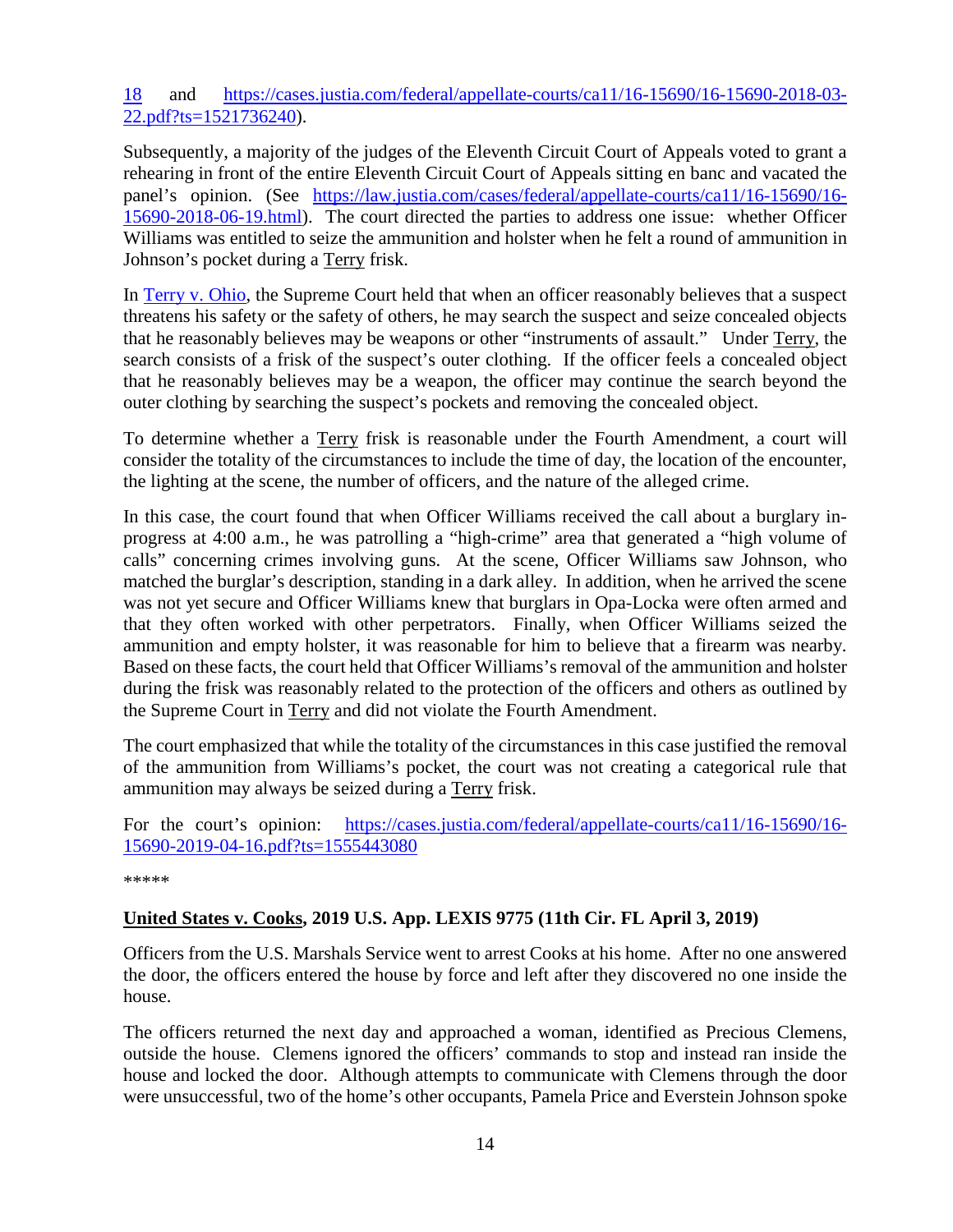to the officers. The women told the officers they could not open the door because it had been barricaded and locked from the inside using a deadbolt for which they did not have a key.

During this time, officers heard the sound similar to that of a power drill being used from inside the house near the front door. At some point, Price told the officers that Cooks was armed and that she and another occupant of the house wanted to leave but could not.

After negotiations with Cooks to open the barricaded door failed, a SWAT team broke a window and extracted Price and Johnson from the house. Price told the officers that Cooks had put multiple guns in a hole in the floor. After the officers secured Price and Johnson, they arrested Cooks and Clemens.

After arresting Cooks, the officers conducted an initial 30-second sweep, followed by a three-to five-minute sweep of the house. During this time, the officers found a four-by-four-foot hole covered with plywood that appeared to have been hastily secured with screws that had not been present the day before. The officers removed the plywood and discovered that it led to the home's crawlspace. As one of the officers put his hand down to brace himself so he could enter the crawlspace, he felt a plastic tarp move. Under the tarp, the officer saw the butt of a gun in plain view. After the officer shined his flashlight into the crawlspace, he saw more guns sticking out from underneath the tarp. Officers searched the crawlspace and seized nine pistols and 22 long guns.

The government charged Cooks with unlawful possession of a firearm by a convicted felon.

Cooks filed a motion to suppress the firearms seized from the crawlspace. Cooks claimed that pulling up plywood and entering the crawlspace exceeded the scope of a protective sweep. The government argued that the search of the crawlspace was justified under the exigent circumstances doctrine because the officers did not know if anyone else was inside the residence or inside the hole in the floor.

The exigent circumstances doctrine covers several common situations where it might not be feasible or advisable for officers to obtain a warrant before conducting a search. Examples of these situations are: (1) when officers are concerned with destruction of evidence, (2) when there is a risk of harm to the public or police, and (3) when officers are in hot pursuit of a suspect. In this case, the officers were concerned with risk of harm to the public, sometimes called the "emergency-aid" aspect of the exigent circumstances doctrine.

To justify a warrantless search under the emergency-aid context, the officers must establish probable cause and the existence of an exigency. The probable cause element may be satisfied when officers reasonably believe a person is in danger. In addition, the officers must ensure that their warrantless search is limited to the nature of the exigency that authorized it and limited to the areas where a person reasonably could be located.

The court found it was clear that a hostage situation existed at Cooks' residence that created an exigency of the type that would justify a warrantless search. The issue before the court was whether the exigency was ongoing during the officers' search of the crawlspace after Cooks and the other three occupants were removed from the home.

The court concluded that the officers' search of the crawlspace was justified under the emergencyaid aspect of the exigent circumstances doctrine. The court began by emphasizing it was not the court's role to "armchair quarterback" the officers' decision or "indulge in the 20/20 vision of